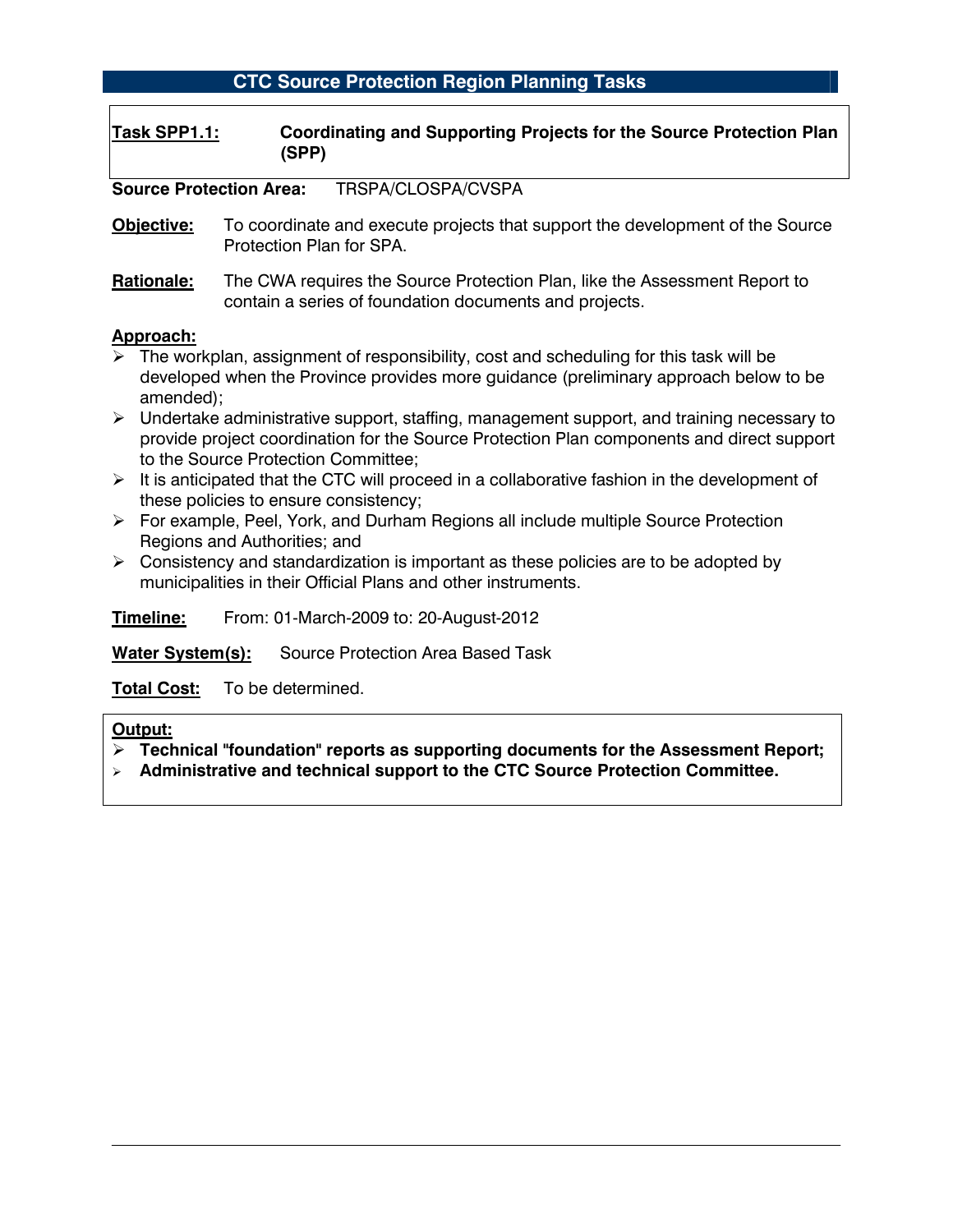### **Task SPP2.1: Policy Development for Great Lakes Elements (where required/permissible in Act & Regs)**

**Source Protection Area:** TRSPA/CLOSPA/CVSPA

- **Objective:** To develop policies for the achievement and monitoring of quantity and quality targets relating to the use of the Great Lakes as a drinking water source.
- **Rationale:** Lake Ontario provides drinking water to more than 95% of the residents of the Greater Toronto Area.

#### **Approach:**

The workplan, assignment of responsibility, cost and scheduling for this task will be developed when the Province provides more guidance.

| Timeline: | From: 01-September-2009 to: 20-August-2012 |
|-----------|--------------------------------------------|
|           |                                            |

**Water System(s):** F.J. Horgan, R.L. Clark, Toronto Island, R.C. Harris, Ajax, Whitby, Oshawa

**Total Cost:** Costs to be determined through review of MOE regulations and directives, when available.

- ¾ **Policies to achieve Great Lakes targets;**
- ¾ **Policies to monitor the effectiveness of Great Lake target policies;**
- ¾ **Policies to implement monitoring policies for Great Lake target policies; and**
- ¾ **Monitoring polices for drinking water issues identified by the assessment report.**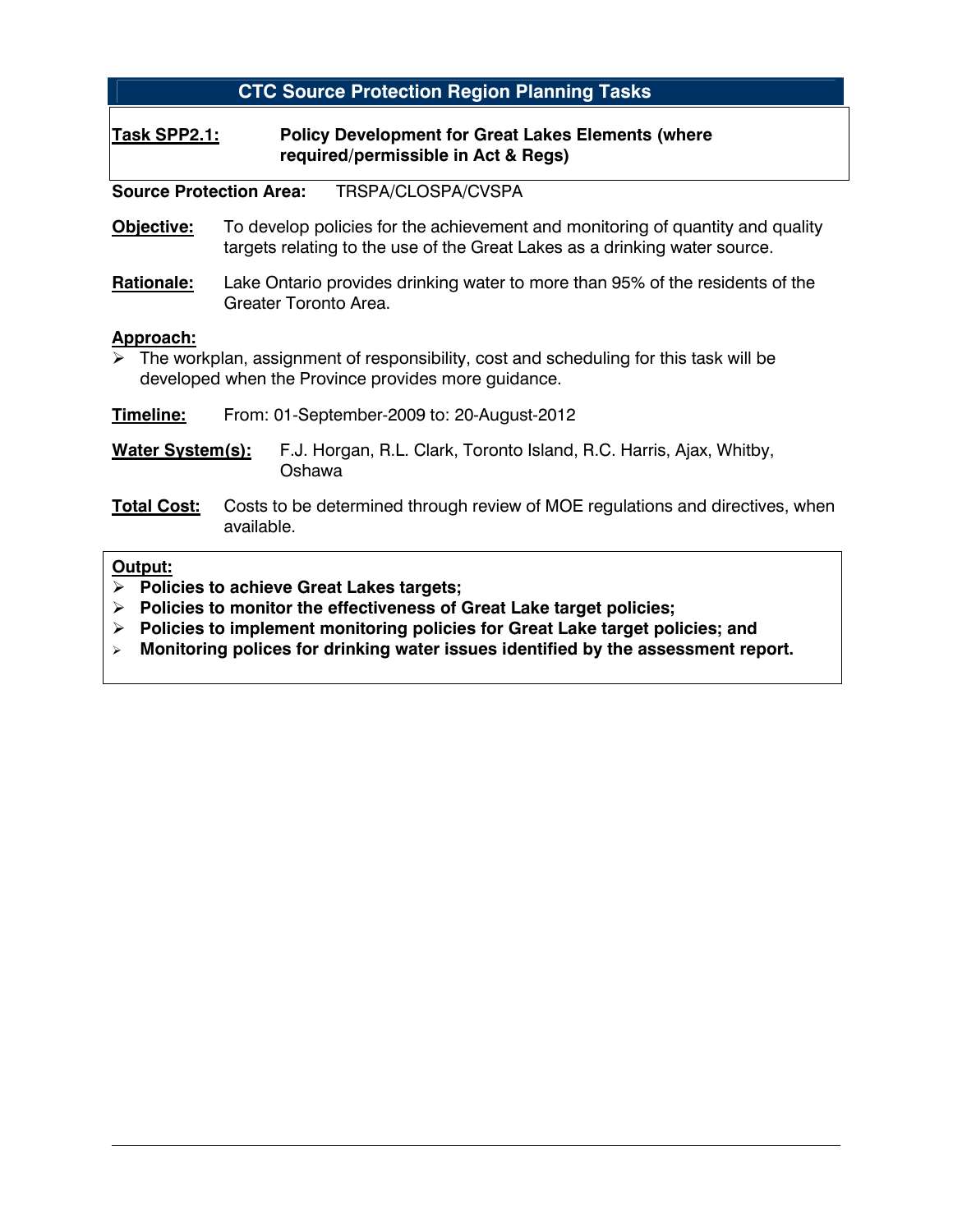| <b>CTC Source Protection Region Planning Tasks</b> |  |
|----------------------------------------------------|--|
|----------------------------------------------------|--|

**Task SPP2.2: Establishing Timelines for Policy Implementation (Lake Ontario Sources)** 

**Source Protection Area:** TRSPA/CLOSPA/CVSPA

**Objective:** To determine the timelines in which municipalities shall undertake the necessary conformity amendments required to incorporate the relevant policies of the SPP into their Official Plans and Zoning By-laws.

**Rationale:** The CWA requires policies for establishing timelines for implementation of source protection policies.

## **Approach:**

- $\triangleright$  Review draft policies against the Assessment Report results and for compatibility with municipal official plan policies and implementation mechanisms including zoning by-laws;
- $\triangleright$  Confirm transitional timelines, whether set out in the CWA or established in future regulations; and
- $\triangleright$  Identify capacity of municipalities to undertake conformity exercise.

**Timeline:** From: 01-March-2011 to: 20-August-2012

**Water System(s):** Source Protection Area Based Task

**Total Cost:** Costs to be determined through review of MOE regulations and directives, when available.

#### **Output:**

¾ **Policies establishing the timelines for municipal official plan and zoning by-law conformity amendments with the Source Protection Plan policies.**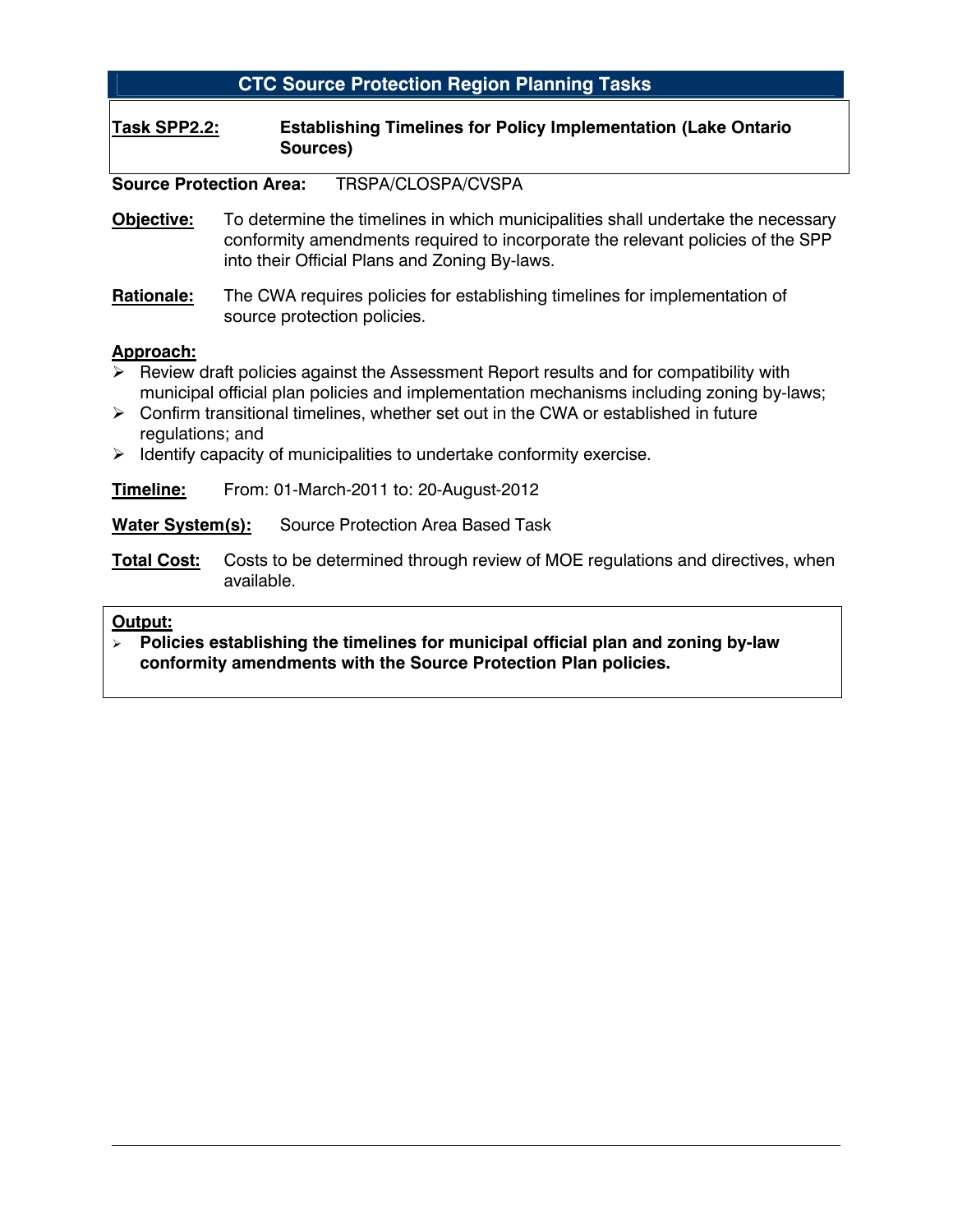## **Task SPP3.1: Policy Development to Address Drinking Water Threats (where required and/or permissible in Act/Regs)**

## **Source Protection Area:** TRSPA/CLOSPA/CVSPA

- **Objective:** To develop policies for areas identified in the Assessment Report where an activity is or would become a significant drinking water threat to ensure an activity never becomes a significant drinking water threat or to ensure that an existing activity ceases to be a significant drinking water threat.
- **Rationale:** The CWA requires policies for drinking water threats. The Assessment Report will inform those policies which will address drinking water threats.

### **Approach:**

- ¾ The workplan, assignment of responsibility, cost and scheduling for this task will be developed when the Province provides more guidance (preliminary approach below to be amended);
- $\triangleright$  Establish a municipal/conservation authority staff team to hire a consulting planner/facilitator to lead policy development through a series of collaborative workshops;
- $\triangleright$  Preparation of discussion paper by consultant and staff team to quide/inform process;
- $\triangleright$  Prepare model policies for drinking water threats by the consultant based on advice from workshop participants; and
- $\triangleright$  Test the draft policies against the assessment report results and for compatibility with municipal official plans and implementation mechanisms.

#### **Timeline:** From: 01-November-2008 to: 20-August-2012

## **Water System(s):** Source Protection Area Based Task

**Total Cost:** Costs to be determined through review of MOE regulations and directives, when available.

- ¾ **Policies that ensure identified activities cease or never become a drinking water threat;**
- ¾ **Policies for an area where a condition is a drinking water threat and the condition exists from a past activity to achieve the cessation of the drinking water threat condition;**
- ¾ **Policies that address activities and conditions that are drinking water threats, but not drinking water threats;**
- ¾ **Policies which list those regulated and prohibited activities (as prescribed by regulation) and the areas in which these activities are found;**
- ¾ **Policies listing restricted land uses and the area where the land use would be restricted;**
- ¾ **Policies governing the content of Risk Management Plans; and**
- ¾ **Policies for incentive, education and outreach programs.**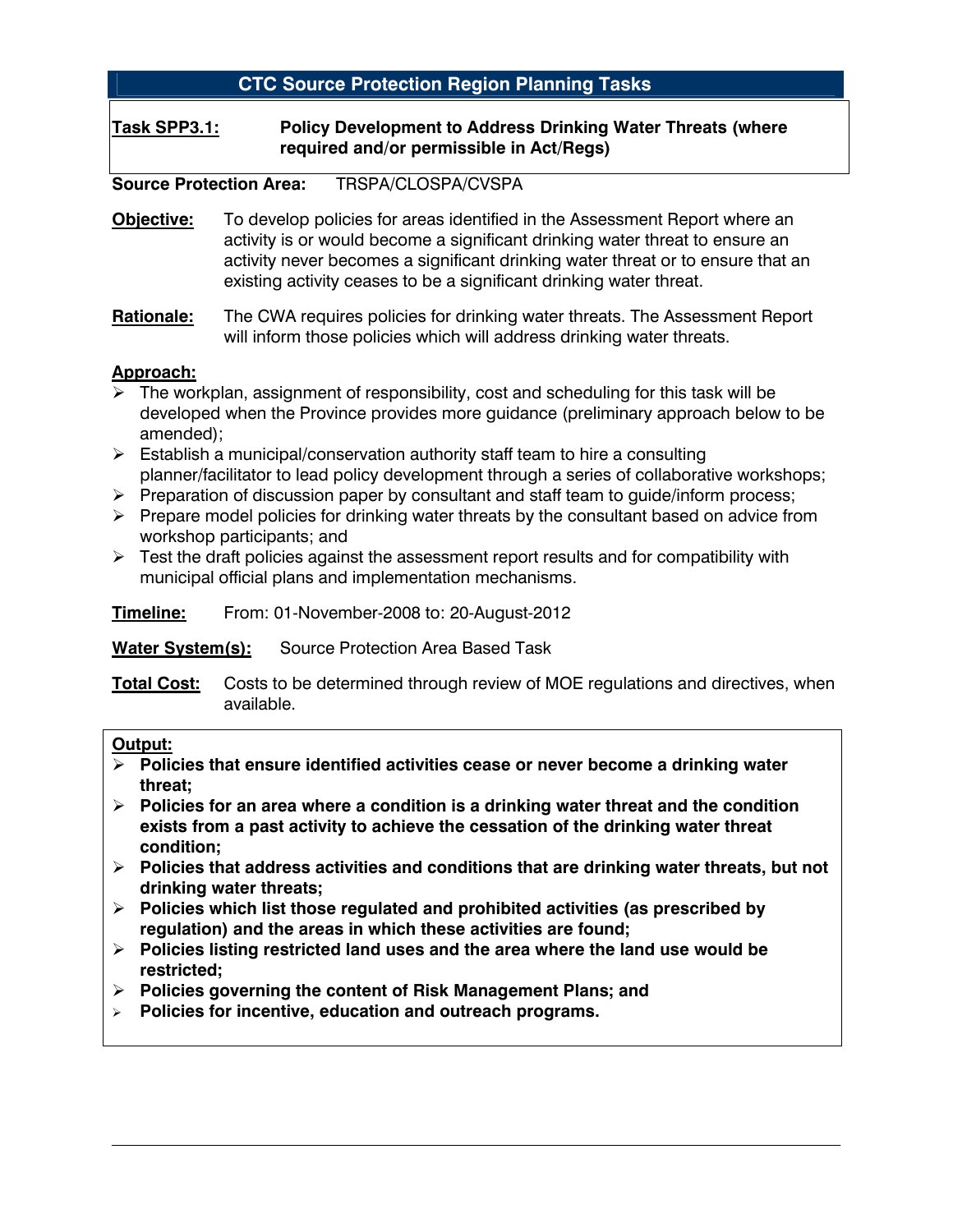**Task SPP3.2: Policy Development for Monitoring (where required, advisable and/or permissible in Act & Regs)** 

**Source Protection Area:** TRSPA/CLOSPA/CVSPA

**Objective:** To develop policies for monitoring significant drinking water threats, vulnerable areas and drinking water threats and responsibility for monitoring.

**Rationale:** The CWA requires policies for monitoring. The Assessment Report will inform the monitoring policies.

### **Approach:**

- $\triangleright$  The workplan, assignment of responsibility, cost and scheduling for this task will be developed when the Province provides more guidance (preliminary approach below to be amended);
- $\triangleright$  Establish a municipal/conservation authority staff team to hire a consulting planner/facilitator to lead policy development through a series of collaborative workshops;
- $\triangleright$  Prepare discussion paper by consultant and staff team to guide/inform the process;
- $\triangleright$  Prepare model policies for monitoring by the consultant based on advice from workshop participants; and
- $\triangleright$  The draft test policies against the assessment report results and for compatibility with municipal official plans and implementation mechanisms.

**Timeline:** From: 01-November-2008 to: 20-August-2012

**Water System(s):** Source Protection Area Based Task

**Total Cost:** Costs to be determined through review of MOE regulations and directives, when available.

- ¾ **Policies for the monitoring areas identified in the Assessment Report where an activity is or would be a drinking water threat;**
- ¾ **Policies for the monitoring those areas identified in the Assessment Report where a condition is a drinking water threat;**
- ¾ **Policies for monitoring those activities located in a vulnerable area that have been, or could be drinking water threats;**
- ¾ **Policies for monitoring conditions within a vulnerable area that have been identified as drinking water threats; and**
- ¾ **Policies to designate a public body to implement the monitoring policies.**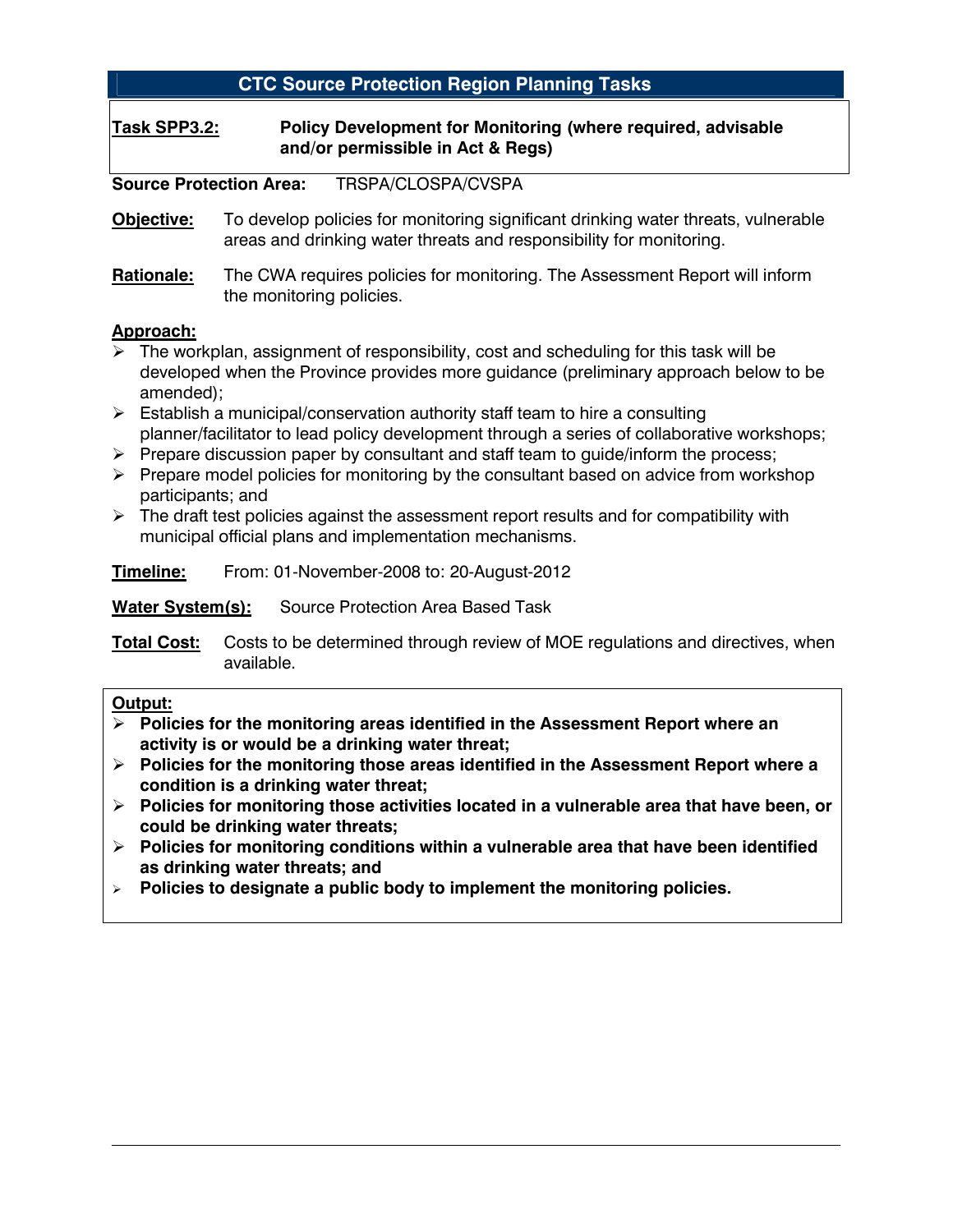| <b>CTC Source Protection Region Planning Tasks</b> |  |
|----------------------------------------------------|--|
|----------------------------------------------------|--|

**Task SPP3.3: Establishing Timelines for Policy Implementation (Groundwater Sources)** 

**Source Protection Area:** TRSPA/CLOSPA/CVSPA

**Objective:** To determine the timelines in which municipalities shall undertake the necessary conformity amendments required to incorporate the relevant policies of the SPP into their Official Plans and Zoning By-laws.

**Rationale:** The CWA requires policies for establishing timelines for implementation of source protection policies.

## **Approach:**

- ¾ Review draft policies against the Assessment Report results and for compatibility with municipal official plan policies and implementation mechanisms including zoning by-laws;
- $\triangleright$  Confirm transitional timelines, whether set out in the CWA or established in future regulations; and
- $\triangleright$  Identify capacity of municipalities to undertake conformity exercise.

**Timeline:** From: 01-September-2010 to: 20-August-2012

**Water System(s):** Source Protection Area Based Task

**Total Cost:** Costs to be determined through review of MOE regulations and directives, when available.

#### **Output:**

¾ **Policies establishing the timelines for municipal Official Plan and zoning by-law conformity amendments with the Source Protection Plan policies.**